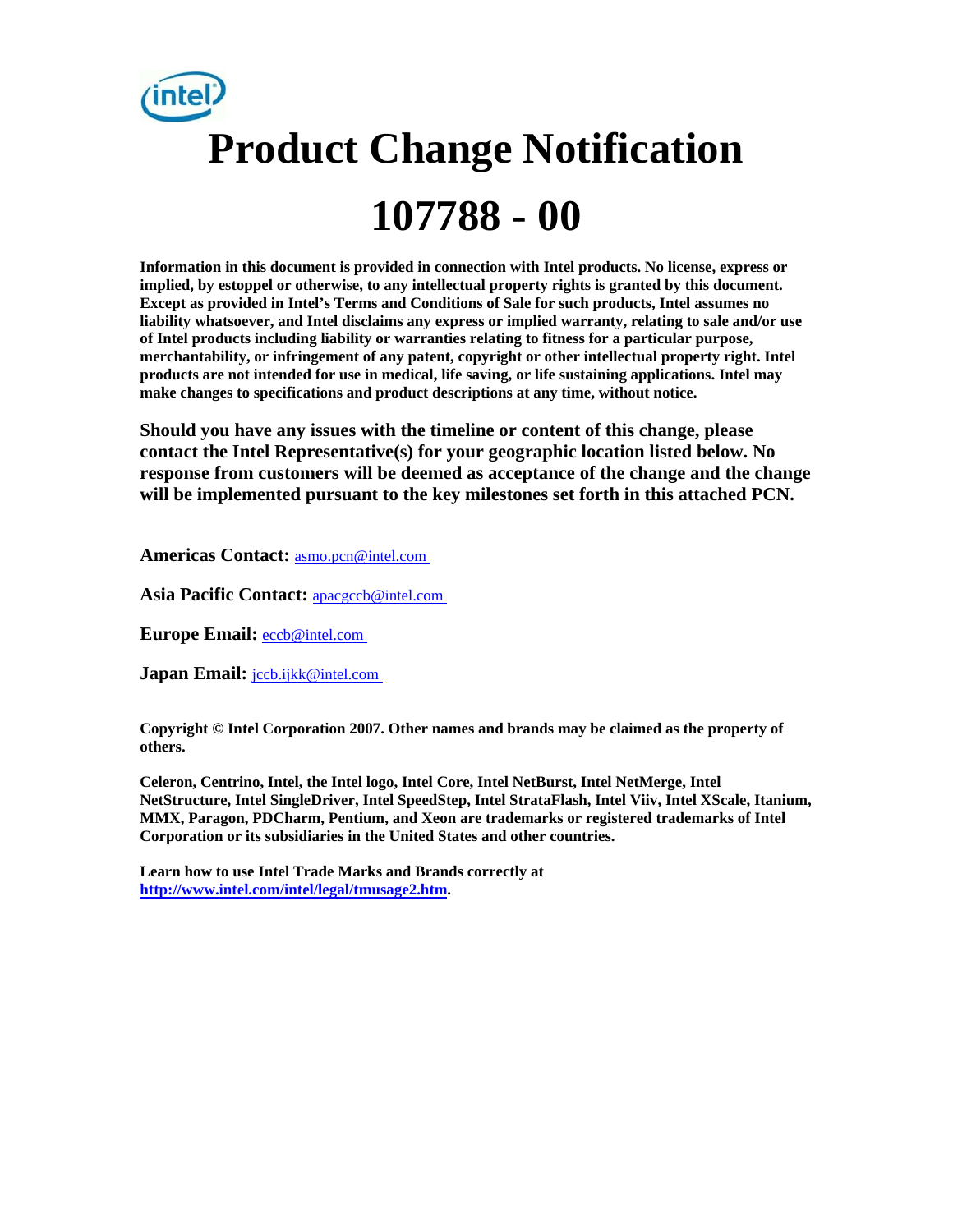

| <b>Change Notification #:</b> | $107788 - 00$                               |
|-------------------------------|---------------------------------------------|
| <b>Change Title:</b>          | <b>SHW4URM2SA23, PCN 107788-00, Product</b> |
|                               | Design, CLASS                               |
|                               | 2:Accessories, FHW4U2SASBP SAS              |
|                               | backplane HSC firmware update               |
| <b>Date of Publication:</b>   | <b>August 14, 2007</b>                      |

### **Key Characteristics of the Change:**

Product Design

#### **Forecasted Key Milestones:**

| Date Customer Must be Ready to Receive Post-Conversion Material: | Sep 7, 2007 |
|------------------------------------------------------------------|-------------|
|------------------------------------------------------------------|-------------|

### **Description of Change to the Customer:**

Update HSC Firmware on the SAS backplane to v2.06

SHW4URM2SA23 MM# 885102 Change top assembly part number from D61136-003 to D61136-004 Change the backplane part number from D55016-202 to D55016-203 FHW4U2SASBP

 MM# 885051 Change top assembly part number from D64482-002 to D64482-003 Change the backplane part number from D55016-202 to D55016-203

# **Customer Impact of Change and Recommended Action:**

Customers may wish to perform testing and update their documentation

#### **Products Affected / Intel Ordering Codes:**

| <b>Pre Change</b><br><b>Product Code</b> | <b>Pre Change</b><br>MM# | <b>Pre Change</b><br><b>TA</b> | PBA        | <b>Pre Change</b> Post Change Post Change<br>TA | <b>PBA</b> |
|------------------------------------------|--------------------------|--------------------------------|------------|-------------------------------------------------|------------|
| FHW4U2SASBP                              | 885051                   | D64482-002                     | D55016-202 | D <sub>42646</sub> -004 D <sub>55016</sub> -203 |            |
| <b>SHW4URM2SA23 885102</b>               |                          | D61136-003                     | N/A        | D61136-004                                      | N/A        |

# **Reference Documents / Attachments:**

**Document: Location #:**

**PCN Revision History:**